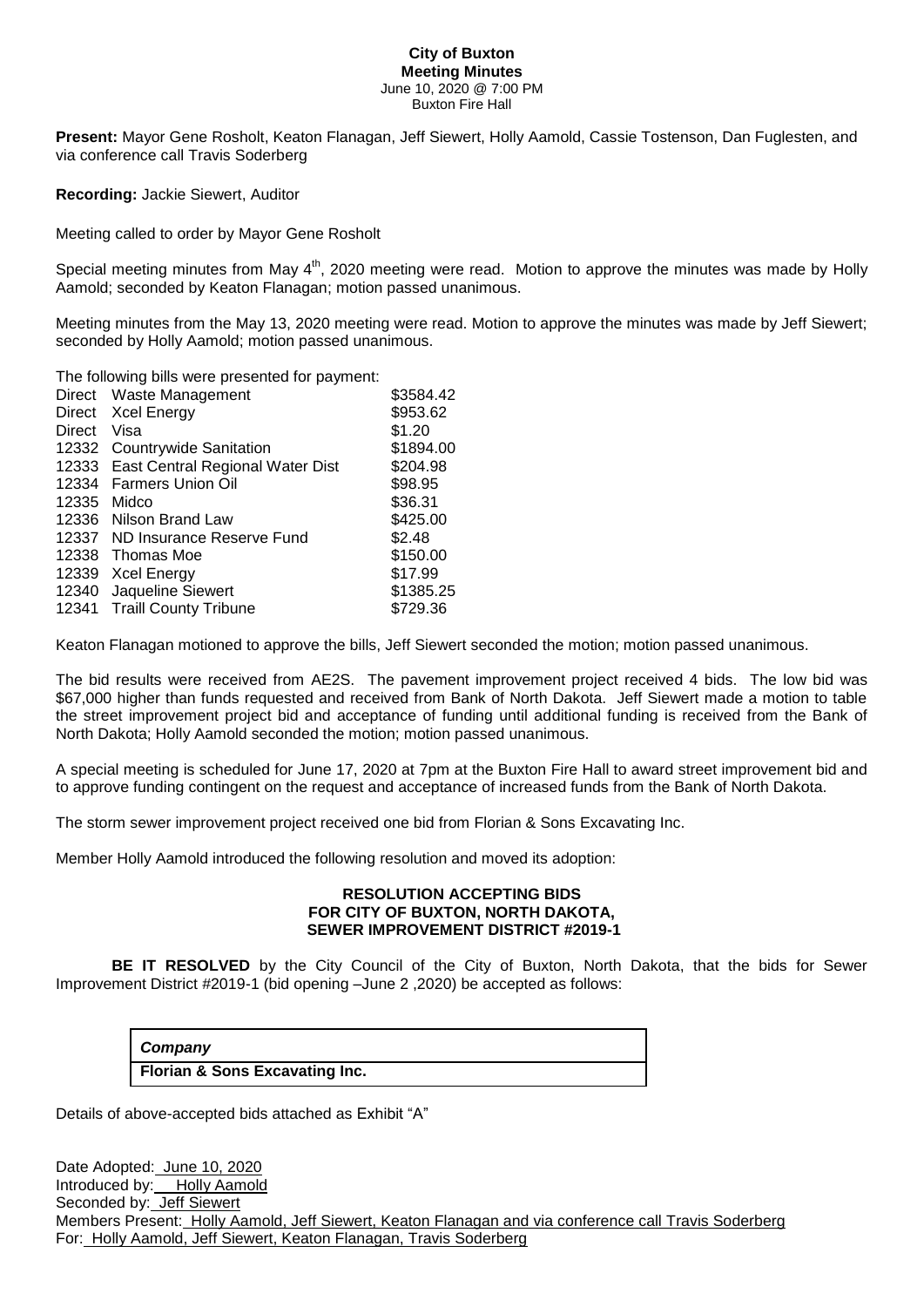Member Jeff Siewert introduced the following resolution and moved its adoption:

### **RESOLUTION AWARDING BIDS IN CITY OF BUXTON, NORTH DAKOTA, SEWER IMPROVEMENT DISTRICT #2019-1**

 WHEREAS, bids have heretofore been received for the making of certain improvements in the Sewer Improvement District 2019-1 of the City of Buxton; and

WHEREAS, said bids were opened and made public and are on file in the office of the City Auditor; and

WHEREAS, the Engineer for the City of Buxton has made and filed a care and detailed statement of the estimate cost of said work; and

WHEREAS, it is necessary to accept the bid for the work to be completed;

NOW THEREFORE, BE IT RESOLVED AS FOLLOWS:

A bid in the amount of \$711,953.06 was received from Florian & Sons Excavating, Inc. is the lowest bid received and that said company is the lowest responsible bidder; that said bid was accompanied the required bidder's bond and in conformity with the provisions of Chapter 48-01.1-05 of the N.D.C.C.

That the Engineer for the City of Buxton has made and filed with the City Council a careful and detailed statement of the estimated cost of said work in said improvement district;

That the contract for the construction of said improvement for which advertisement for bids is made, be and the same is hereby award to Florian & Sons Excavating, Inc. and that the Mayor and the City Auditor are hereby authorized and directed to enter into a contract with the said contractor for the making of the improvements for which advertisement for bids was heretofore made and for which they were the low bidder. Said award is contingent on approval Department of Environmental Quality.

Introduced by: Jeff Siewert Seconded by: Keaton Flanagan Members Present: Jeff Siewert, Keaton Flanagan, Holly Aamold and via conference call Travis Soderberg For: Jeff Siewert, Keaton Flanagan, Travis Soderberg, Holly Aamold Against: None Absent: None

Member Keaton Flanagan introduced the following resolution and moved its adoption:

### CITY OF BUXTON, STATE OF NORTH DAKOTA

#### RESOLUTION AUTHORIZING THE ISSUANCE AND SALE OF \$906,000 WASTEWATER TREATMENT ASSESSMENT WARRANT, SERIES 2020

### **RECITATIONS**

Introduced by: Keaton Flanagan Seconded by: Travis Soderberg Members Present: Jeff Siewert, Keaton Flanagan, Holly Aamold and via conference call Travis Soderberg For: Jeff Siewert, Keaton Flanagan, Travis Soderberg, Holly Aamold Against: None Absent: None